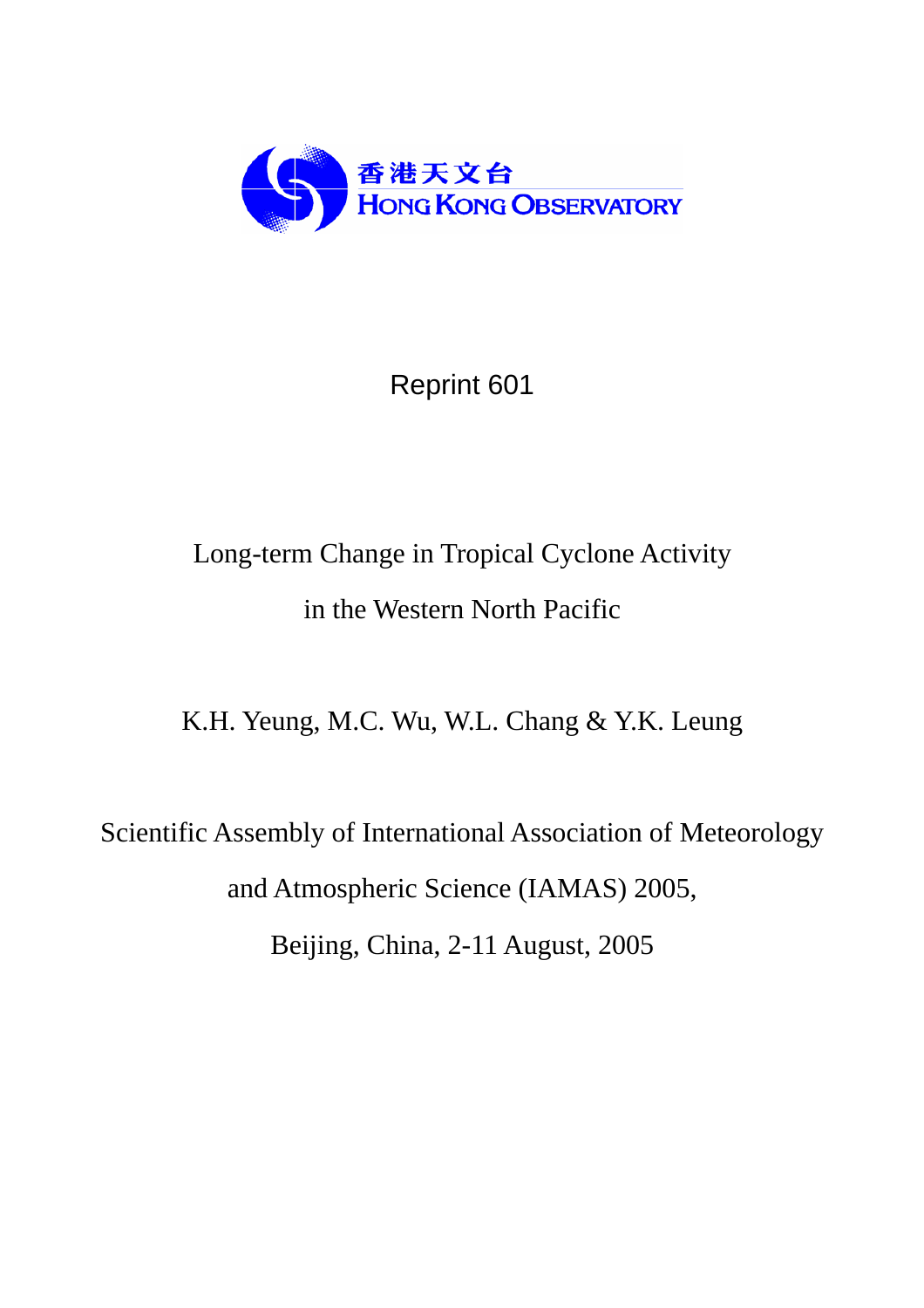## **Long-term Change in Tropical Cyclone Activity in the Western North Pacific**

K. H. Yeung, M. C. Wu, W. L. Chang and Y. K. Leung Hong Kong Observatory

#### **Abstract**

The Hong Kong Observatory's best track data shows that in 7 of the recent 10 years between 1995 and 2004, the annual number of tropical cyclones in the western North Pacific was below the 1961-1990 normal of 31. This represented a reversal of the upward trend in the two decades before 1995 which was preceded by a downward trend between 1961 and the mid-1970s. The overall pattern suggested the existence of a long-term trend in tropical cyclone activity in the western North Pacific modulated by interannual and interdecadal variability, and merits investigation against the background of global warming and rising sea surface temperatures.

Results of linear regression analysis applied to the Observatory's best track data suggests that between 1961 and 2004, the annual number of tropical cyclones occurring in the western North Pacific have been decreasing at a rate of about 1.6 per decade. This decline in tropical cyclone activity might possibly be due in part to a seeming decrease in convection over the western North Pacific during the same period. For typhoon activity, no statistically significant trend has been identified suggesting that there was no increase in tropical cyclone intensity in the western North Pacific between 1961 and 2004.

Spectral analysis of the tropical cyclone time series yielded spectral peaks at 2.4, 3.4, and 18 years. The 3.4-year spectral peak, whose periodicity coincides with that of the El Niño-Southern Oscillation, is statistically significant at the 5% level when tested against the red noise spectrum. Singular Spectrum Analysis shows that interdecadal variations and long-term trends explain only about 26% of the variance, with interannual oscillations accounting for the remaining 74%.

Broadly similar results have been found for tropical cyclones in the South China Sea.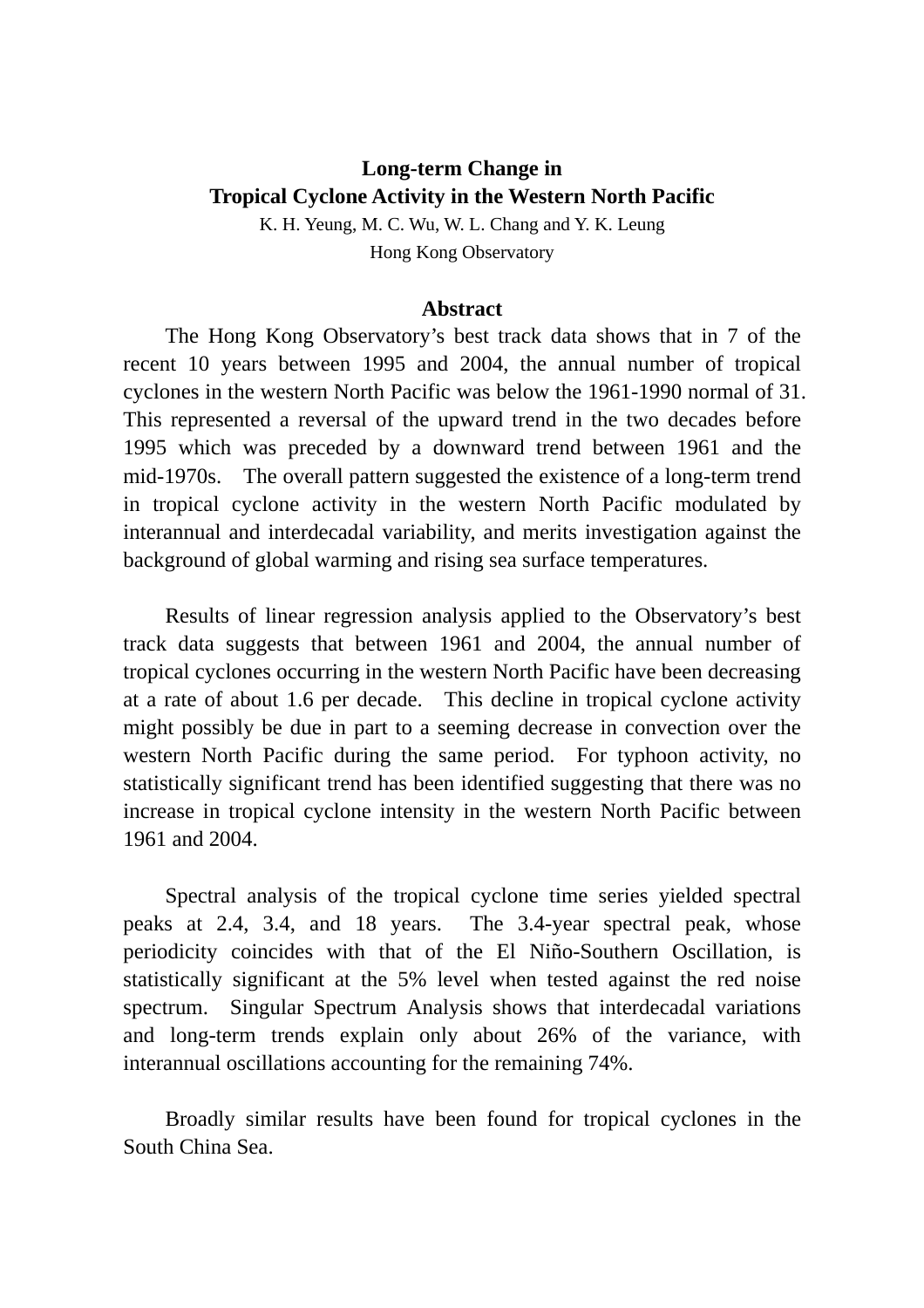## **1. Introduction**

Some 30 tropical cyclones form in the western North Pacific every year, the most prolific of all the ocean basins (Chen and Ding 1979). Chan and Shi (1996) noted that in the western North Pacific, the total annual number of tropical storms and typhoons as well as the annual number of typhoons have been decreasing between the early 1960s and the mid-1970s, and increasing between the mid-1970s and the mid-1990s.

The Hong Kong Observatory's best track data shows that in 7 out of the 10 years between 1995 and 2004, the annual number of tropical cyclones in the western North Pacific was fewer than the 1961-1990 average of 31. This possibly is a sign that in recent years, tropical cyclone activity in that basin might again be reverting to a less active phase.

Besides Chan and Shi (1996), Chan and Liu (2004) described recent tropical cyclone activity in their study of tropical cyclone activity and sea surface temperature anomalies (SSTs) in the western North Pacific. Overall, the long-term trend in tropical cyclone activity in the western North Pacific is a topic not much studied.

Using the Hong Kong Observatory's best track data between 1961 and 2004, this paper examines the long-term trends as well as interannual and interdecadal variations in tropical cyclone activity in the western North Pacific. Furthermore, as tropical cyclones in the area  $(10-25^{\circ}N, 105-120^{\circ}E)$ of South China Sea can affect the South China coast and Hong Kong, a similar analysis has been carried out to understand its long-term trend and periodicities for tropical cyclones in that basin.

## **2. Data and Methodology**

## 2.1 Data

In this study, tropical cyclone activity in the western North Pacific and the South China Sea between 1961 and 2004 is represented by the annual number of tropical cyclones and typhoons in these two basins. The source is the Hong Kong Observatory's best track data. Outgoing Longwave Radiation (OLR) data are extracted from the webpage of NOAA's Climate Diagnostic Centre http://www.cdc.noaa.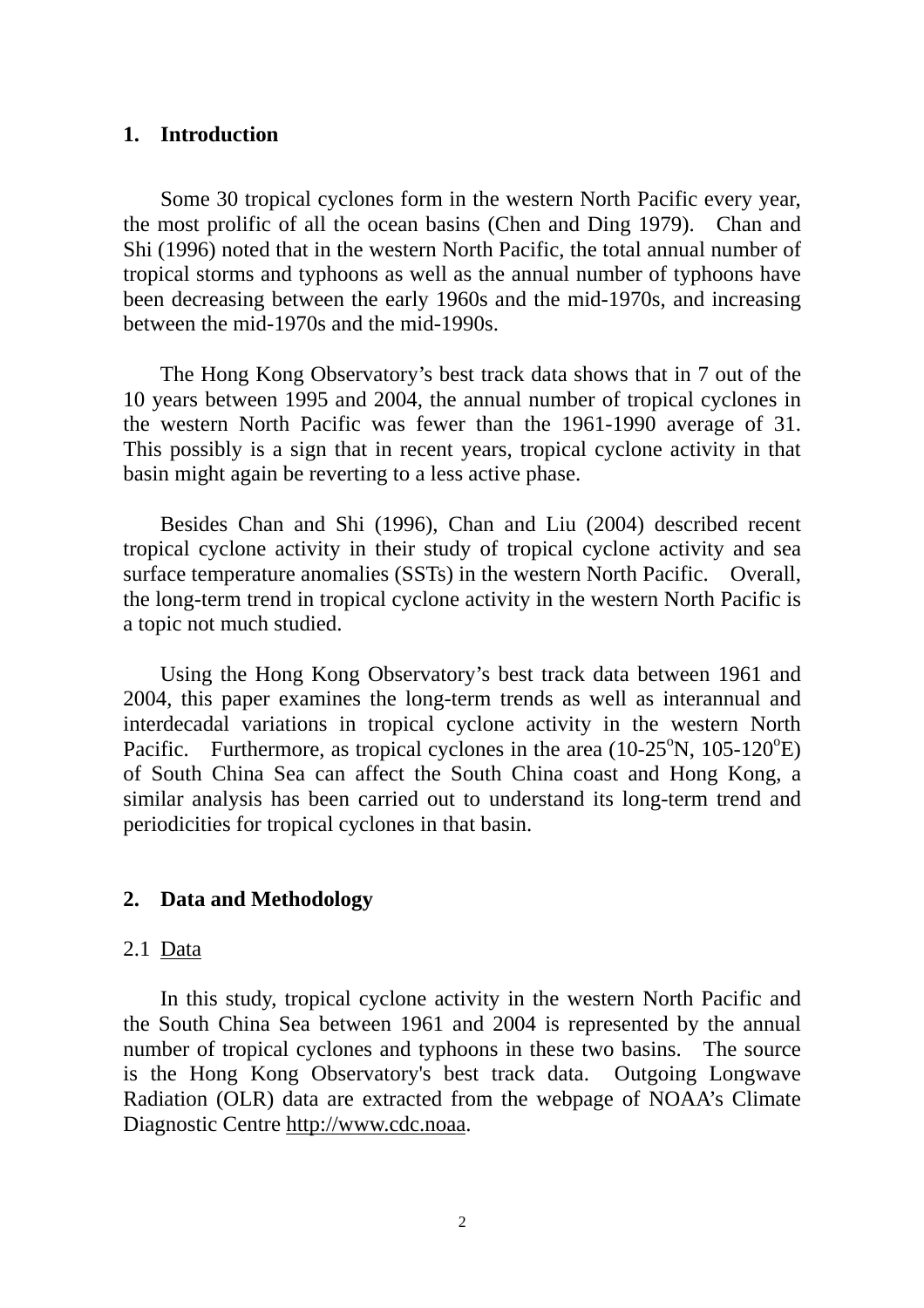#### 2.2 Methodology

Following the practice of Wigley and Raper (1990) in their study of the natural variability of climate systems, oscillations with periodicities of 10 years and longer are defined as low-frequency or long-term variations, and oscillations with periodicities shorter than 10 years are defined as high frequency or short term variations. In the context of this paper, the former will be referred to as interdecadal variations and the latter interannual variations.

The time series of tropical cyclone and typhoon activities are firstly low-pass filtered with a Gaussian filter (see for example, Hanna and Cappelen 2003) and the results are plotted to aid visual inspection and preliminary analysis.

Trends and their statistical significance are assessed using linear regression analysis and the t-test (see Easterling *et al*. 1997, IPCC 2001). Statistical significance is then verified by the non-parametric Mann-Kendall test. This test has the advantages of not being predicated upon the normal distribution and is insensitive to outliers (Sneyers 1990, Fu and Wang 1992). Since the Mann-Kendall test gives only the significance and the direction of the trend but not the trend itself, the non-parametric Sen's slope estimator (Sen 1968) is employed to corroborate the trend obtained by linear regression. Like the Mann-Kendall test, Sen's slope estimator can be applied to data that do not come from a normal distribution, and is not affected by outliers.

Interannual and interdecadal variations are identified by spectral analysis using the Multitaper Method (MTM). Compared with Fourier and other traditional methods of spectral analysis, the spectral estimates given by MTM have lower variance and higher resolution (see for example, Ghil *et al.* 2002). Furthermore, as the lag-1 autocorrelations of all the time series under study are greater than zero, the statistical significance of the spectral peaks obtained by MTM are tested against the red-noise spectrum (Wilks 1995).

Singular Spectrum Analysis (SSA) is used to elicit the amount of variance separately explained by interannual and interdecadal variations including trends. Details of the SSA technique can be found in Jiang and Ding (1998), Golyandina *et al.* (2001) as well as others.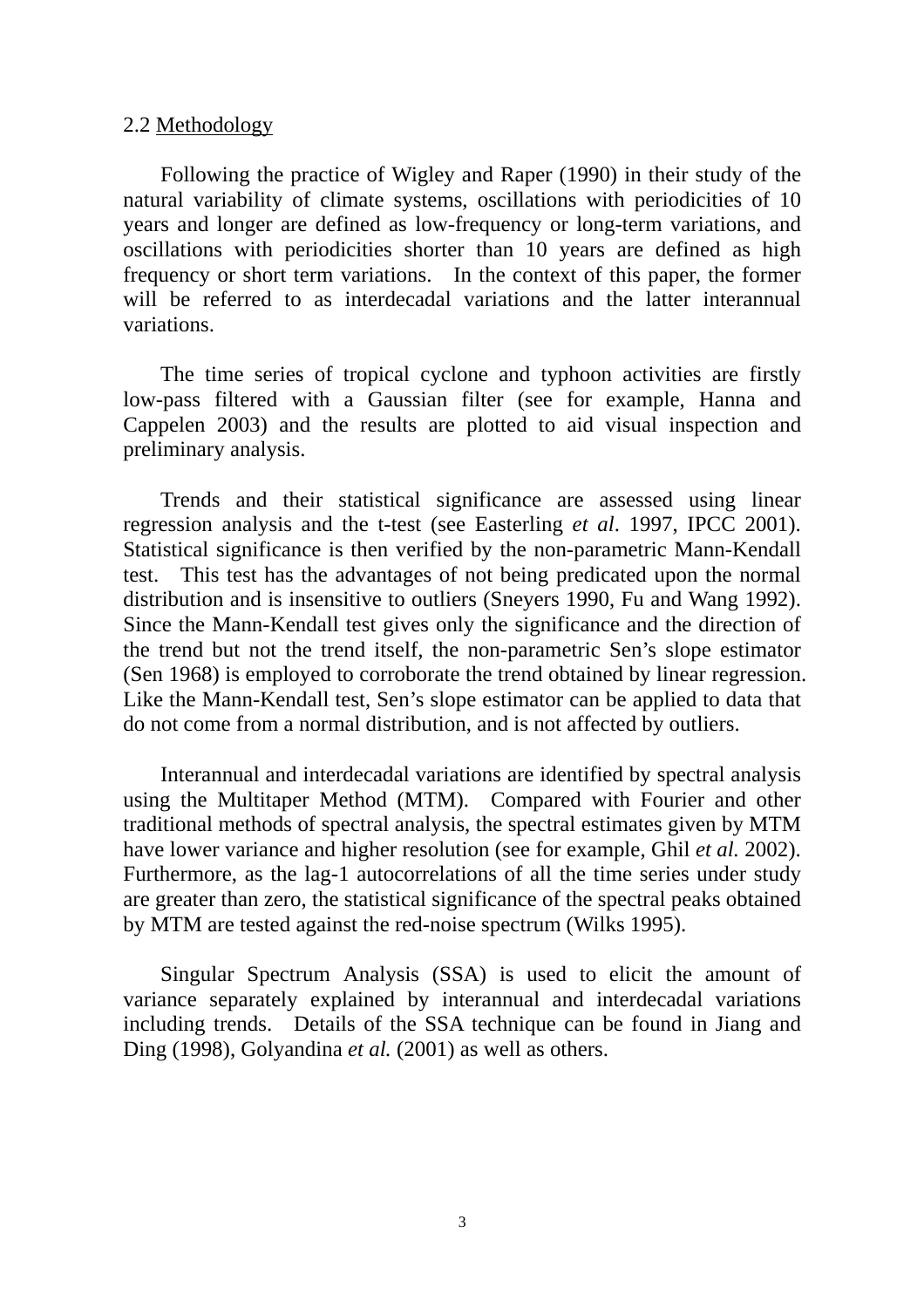## **3. Tropical Cyclone and Typhoon Activity in the Western North Pacific**

#### 3.1 Preliminary analysis

Figure 1 shows the time series of the annual number of tropical cyclones and typhoons in the western North Pacific. A downward trend can be seen in the Gaussian filtered series of the annual number of tropical cyclones. This trend is not as evident in the case of typhoons.

The correlation between the Gaussian filtered, i.e., interdecadal tropical cyclone and typhoon time series is 0.81, statistically significant at the 5% level. This indicates that the interdecadal behaviour of these two series is similar. Both tropical cyclones and typhoons have higher activity in the early 1960s, and the late 1980s and early 1990s. The mid-1970s, the late 1990s and early 2000 are periods of low activity. The amplitudes of these interdecadal variations appear to be small.

For interannual variations, the correlation of the two residual series (the time series resulting from the difference between the original and the filtered series for tropical cyclones, and that resulting from the difference between the original and the filtered series for typhoons) is 0.56. This figure is lower than the correlation for interdecadal activity albeit it is still statistically significant at the 5% level.

Trends, interannual and interdecadal variations are now examined using the methodologies described in Section 2.

## 3.2 Trends

Linear regression shows that between 1961 and 2004, the annual number of tropical cyclones in the western North Pacific declined at 1.6 per decade. This trend is significant at the 5% level (t-test). Similarly, the Mann-Kendall test indicates the presence of a statistically significant (5% level) downward trend. Sen's (1968) method gives a decreasing trend of 1.3 per decade, slightly fewer than the 1.6 obtained from linear regression.

Linear regression also shows that between 1961 and 2004, there was no statistically significant trend in typhoon activity in the western North Pacific. The Mann-Kendall test gives a similar result. An absence of trend suggests that although SSTs in the western North Pacific appears to be rising (Chan and Liu 2004), the intensity of tropical cyclones apparently has not increased in the past 40 years.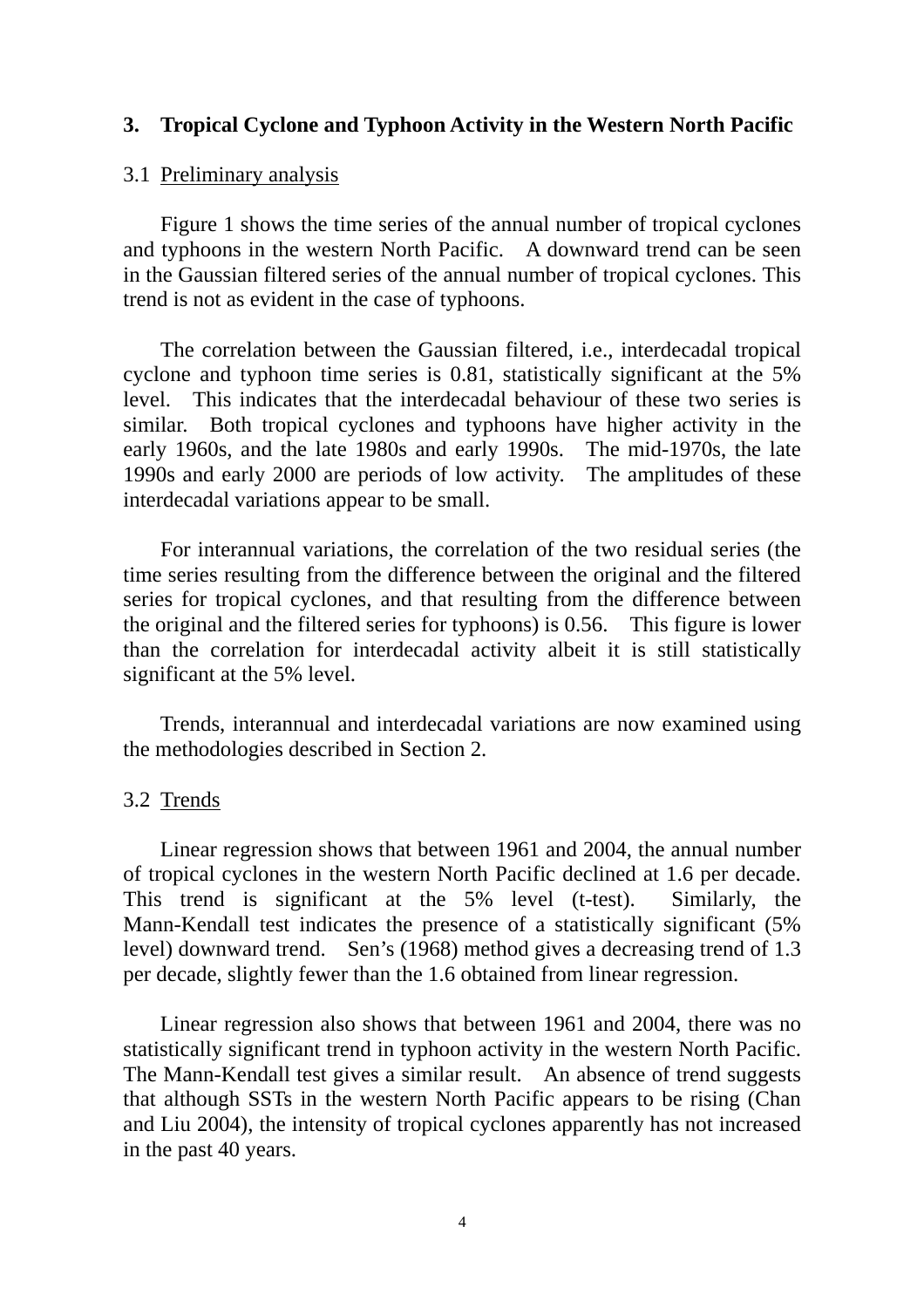#### 3.3 Interannual and interdeacadal variations

Figure 2 shows the MTM spectral estimates for annual tropical cyclone and typhoon activity in the western North Pacific. For tropical cyclones, one sees that the spectral peaks are found at approximately 2.4, 3.4 and 18 years, with only the 3.4-year spectral peak reaching or exceeding the 95% confidence limit of the red noise spectrum. The 18-year spectral peak indicates modulation by interdecadal influences. That this spectral peak does not exceed the 95% confidence limit is probably because of interdecadal variations being smaller than interannual variations.

For typhoons, the largest peaks are located at 2.4, 3.4, 3.9 and 17 years. Of these, the 3.4 and 3.9-year spectral peaks exceed the 95% confidence limit. As in the case of tropical cyclones, interdecadal influence is implied by the presence of the 17-year spectral peak although this peak does not reach the 95% confidence limit. In comparison, Chan and Shi (1996) have found using variance analysis spectral peaks at 2, 5 and 7 years for typhoon activity in the western North Pacific.

The 2.4-year spectral peak is very close to the periodicity of the Quasi-Biennial Oscillation (QBO), while those of the 3.4- and 3.9-year peaks are close to that of the El Niño-Southern Oscillation (ENSO). The 17 and 18-year spectral peaks may be possibly associated with the 15 to 25-year periodicity of the Pacific Decadal Oscillation (PDO) although this remains to be confirmed.

### 3.4 Variance explained

SSA shows that for both the tropical cyclone and typhoon annual series, interdecadal variation including the trend explains respectively 26% and 18% of the total variance. In other words, most of the variations in tropical cyclone and typhoon activity in the western North Pacific are of an interannual nature.

### **4. Tropical Cyclone and Typhoon Activity in the South China Sea**

#### 4.1 Preliminary analysis

Figure 3 shows the annual number of tropical cyclones and typhoons in the South China Sea between 1991 and 2004, as well as the Gaussian filtered, that is, the interdecadal series. The correlation between the two filtered series is 0.38, statistically significant at the 5% level. The correlation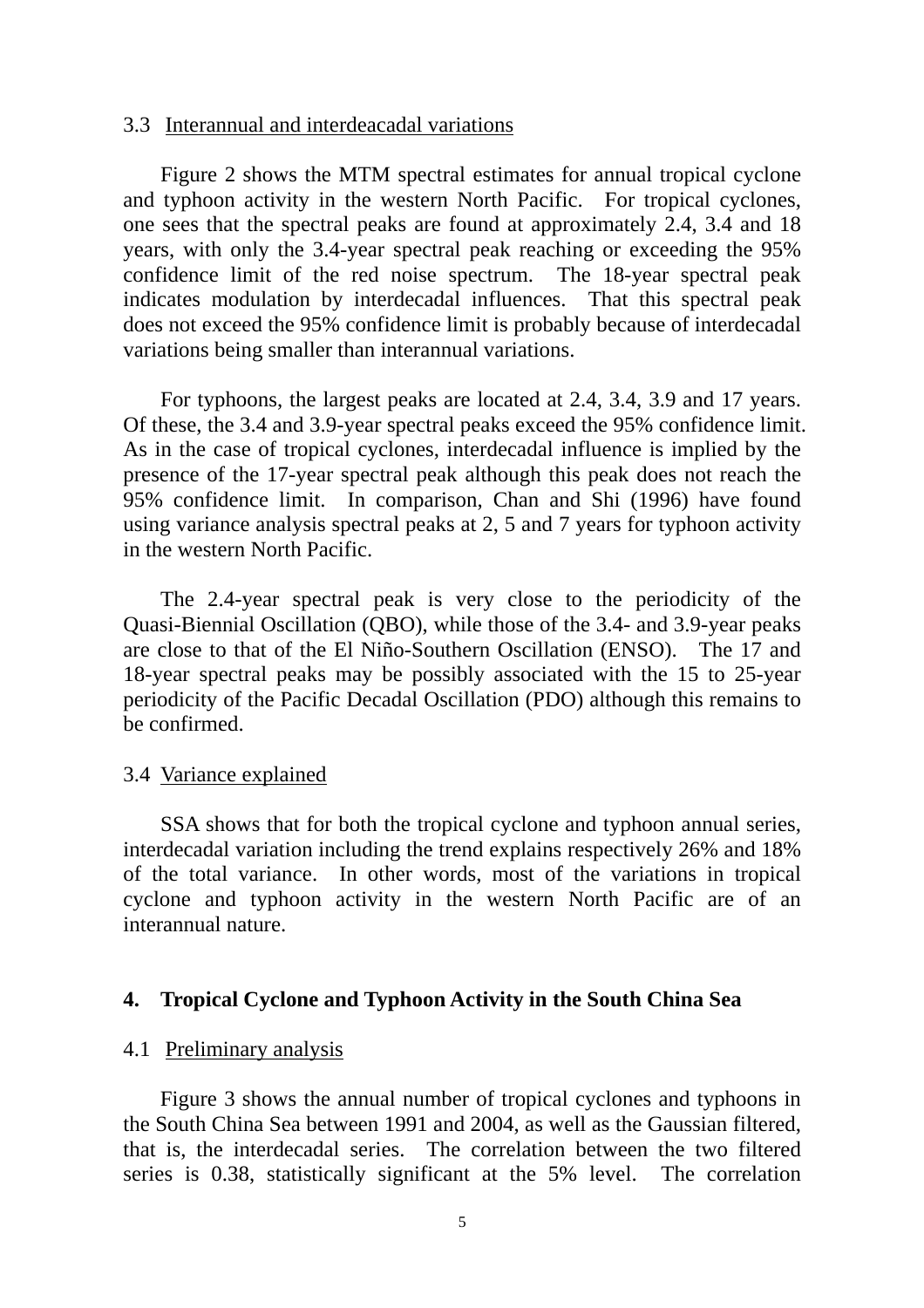between the residual series, that is, interannual series, is 0.49, also statistically significant at the 5% level.

The filtered series of tropical cyclone activity seems to show a long-term trend. The annual number of tropical cyclones in 2002, 2003 and 2004 are all a third fewer than the 1961-1990 long-term average of 12.4. Periodicities is harder to identify visually. For typhoons, there appear to be no apparent long-term trend, but small amplitude variations of about 10 years in period seem to be present.

## 4.2 Trends

Linear regression shows that the annual number of tropical cyclones in the South China Sea decreased at a rate of 0.8 per decade between 1961 and 2004. This trend is statistically significant at the 5% level. The Mann-Kendall test and Sen's technique yield similar results. For typhoons, no statistically significant trend was revealed by both the t-test and the Mann-Kendall test. This signifies no increase in the intensity of tropical cyclones in the South China Sea.

## 4.3 Interannual and interdecadal variations

Figure 4 shows the MTM spectral estimates for tropical cyclones and typhoon activity in the South China Sea between 1961 and 2004 as well as the corresponding red-noise spectra. One can see that as in the case of tropical cyclones in the western North Pacific, the largest spectral peak has a periodicity of 3.6 years and it exceeds the 95% confidence limit. Spectral peaks are also found at 3.2, 6 and 8 years although none of them reaches the 95% confidence limit. There is no spectral peak for periods of 10 years or more implying an absence of interdecadal modulation. These findings are broadly consistent with the 3 and 8-year periodicities found by Liu (2000) for tropical cyclones making landfall over Guangdong, and by Xie and Ji (2000) for tropical cyclones affecting Guangdong.

For typhoon activity in the South China Sea, spectral peaks are found at 2.9 and 3.2 years, both peaks exceeding the 95% confidence limit. MTM reveals the existence of a 12-year interdecadal variation confirming the observation in the preliminary analysis. As in the case of the western North Pacific, this spectral peak does not reach the 95% confidence limit as did its interannual counterparts but indicates that interdecadal modulation is likely present in typhoon activity in the South China Sea.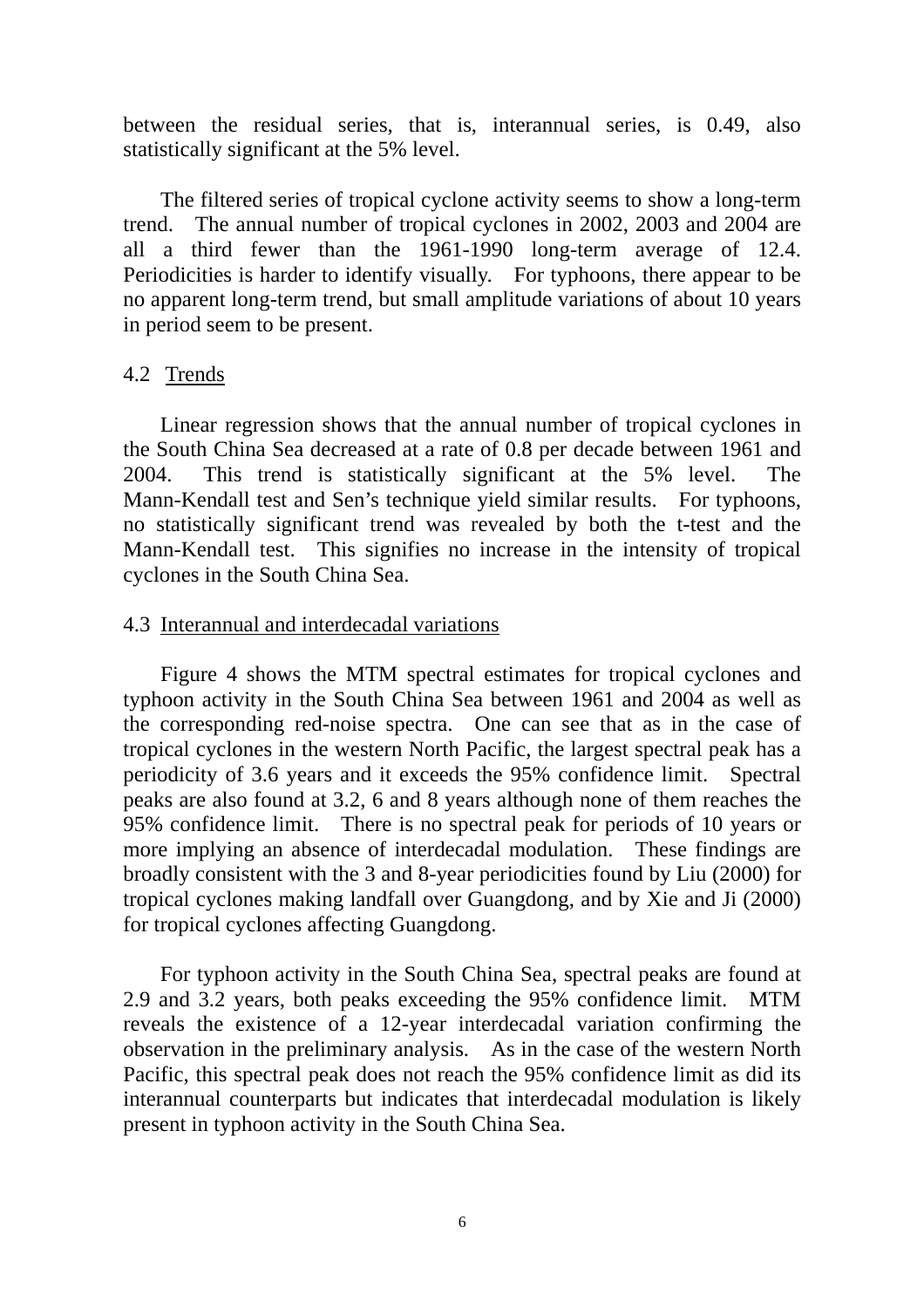## 4.4. Variance explained

SSA shows that for tropical cyclones in the South China Sea, about 18% of the variance are explained by interdecadal variations and trend with the remainder explained by interannual variations. In the case of typhoons in the South China Sea, SSA was not able to extract the proportions of variance attributable to the long and short term variations. That this might sometimes occur with the SSA technique has been noted by Golyandina *et al.* (2001). The length of the time series under study, and its particular structure are some of the factors determining whether individual variances can be so identified.

## **5. Discussion**

That annual tropical cyclone activity over the western North Pacific seems to have decreased significantly is inconsistent with sea surface temperature rise and the findings of some models that such activity should increase with an increase in sea surface temperature (Chan and Liu 2004).

On the other hand, between 1961 and 2004 the annual average Outgoing Longwave Radiation (OLR) over the western North Pacific between  $5-25^\circ$ N,130-180 $^\circ$ E where most of the tropical cyclones form appears to be increasing (trend significant at the 5% level). This increase in OLR indicates that convection in that region of the western North pacific has been decreasing.

The correlation between OLR and the annual number of tropical cyclones in the western North Pacific is -0.52, statistically significant at the 5% level. This signifies that the decrease in tropical cyclone activity in the western North Pacific may possibly be explained in part by the apparent reduction in convection over that ocean basin. In the equatorial western North Pacific  $(5^{\circ}S - 5^{\circ}N, 130 - 180^{\circ}E)$  where few tropical cyclones form, OLR also exhibits a statistically significant (at the 5% level) upward trend between 1961 and 2004. The large scale OLR trend found here is therefore likely to be of a different nature than the tropical cyclone-OLR feedback mechanism discussed by Sobel and Camargo (2004).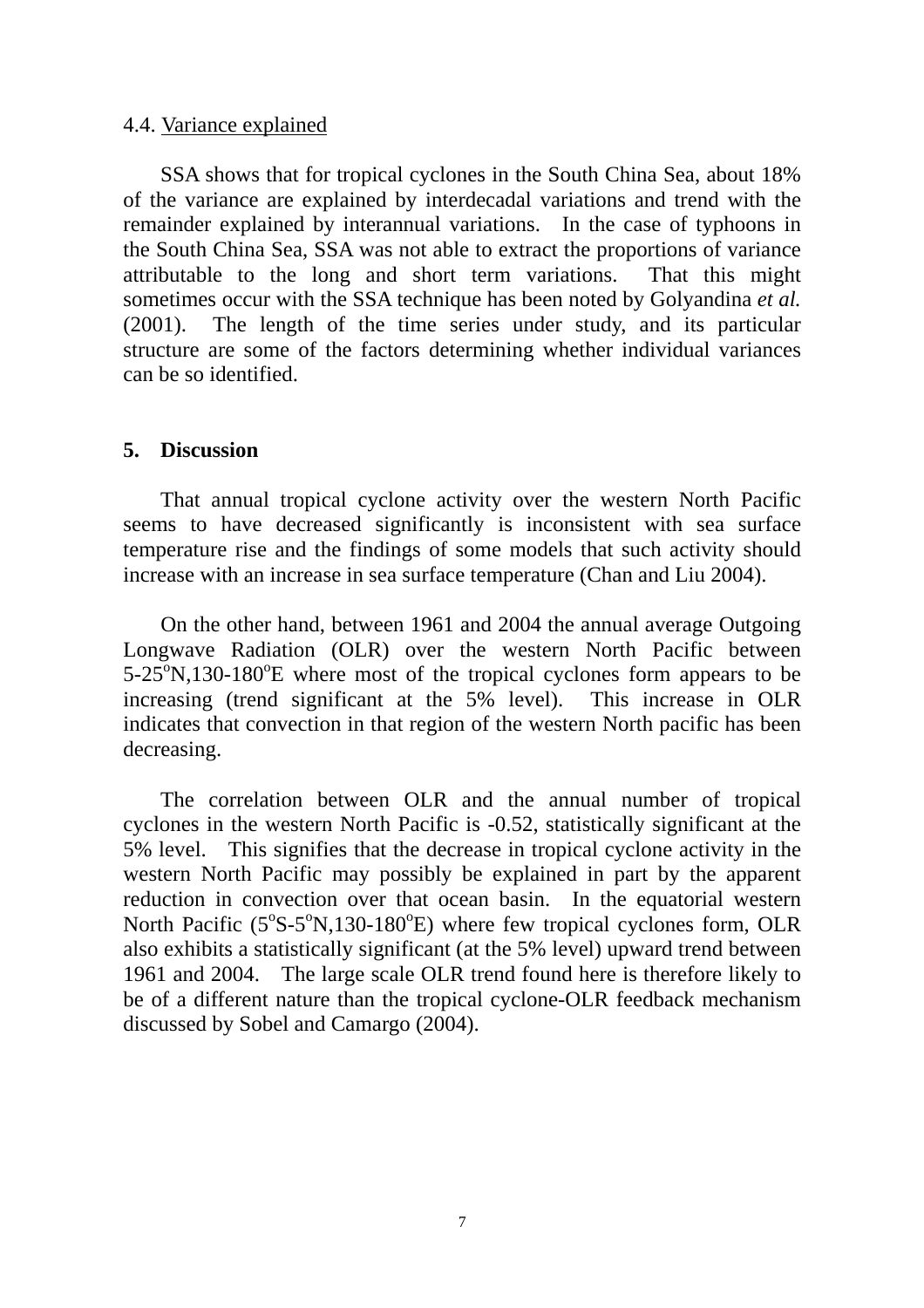#### **6. Conclusions**

Analysis of Hong Kong Observatory's best track data suggests that between 1961 and 2004, the annual number of tropical cyclones occurring in the western North Pacific has decreased at a rate of about 1.6 per decade. This trend is statistically significant. One possible reason for this downward trend is the seeming decrease in convection over the western North Pacific during the same period. On the other hand, no statistically significant trend was found for the annual number of typhoon occurring in the western North Pacific between 1961 and 2004, suggesting that intensity of the tropical cyclones has not increased.

 Results for the South China Sea are largely similar. The annual number of tropical cyclones in that basin was found to be decreasing at 0.8 per decade. Again, no statistically significant trend was found for typhoons.

Interdecadal variations (including trend) in tropical cyclone activity in the western North Pacific, as well as that in the South China Sea seem to be not as significant as interannual variations, the fractions of variance explained being 26% and 18% respectively. Interannual variations with a period around 3.5 years, coinciding with that of El-Niño-Southern Oscillation, seems to be the most prominent in tropical cyclone activity in both the western North Pacific and the South China Sea.

## **References**

- Chan, Johnny C. L., and Kin-Sik Liu, 2004: Global warming and Western North Pacific typhoon activity from an observational perspective. *J. Climate*, **17**, 4590-4602.
- Chan, J. C. L., and J. Shi, 1996: Long-term trends and interannual variability in tropical cyclone activity over the western North Pacific. *Geophys. Res. Lttrs*, **23**, 2765-2767.
- Chen, Lianshou, and Yihui Ding, 1979: *An Introduction to Tropical Cyclones in the Western North Pacific*. Science Press, 491 pp. (In Chinese).
- Easterling, D.R., B. Horton, P.D. Jones, T.C. Peterson, T.R. Karl, D.E. Parker, M.J. Salinger, V. Razuvayev, N. Plummer, P. Jameson, C.K. Folland, 1997: Maximum and minimum temperature trends for the globe. *Science*, **277**, 364-367.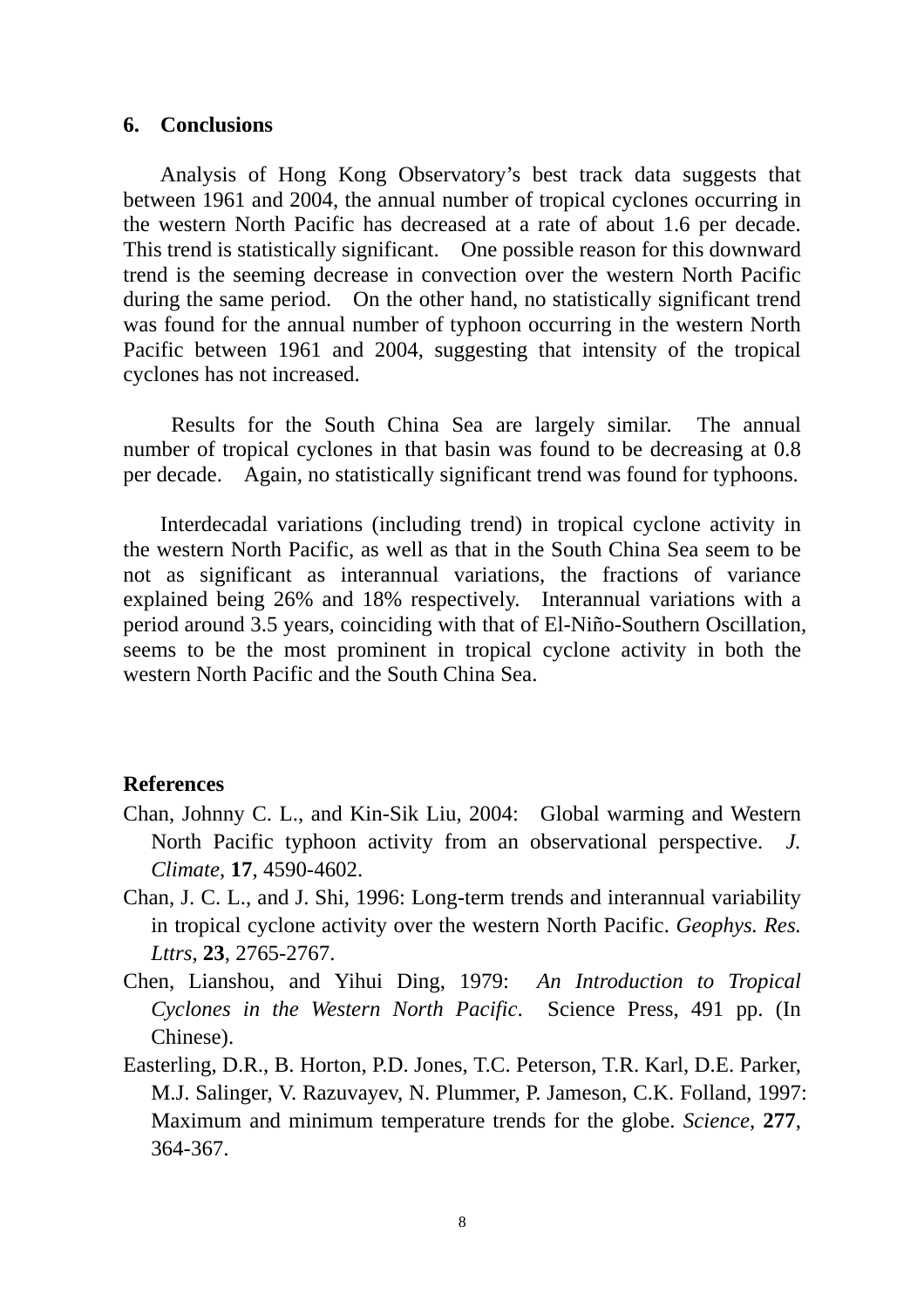- Fu, Congbin, Qiang Wang, 1992: The definition and detection of abrupt climate change. *Scientia Atmospheric Sinica*, **16**, 482-493. (In Chinese with English Abstract).
- Ghil, M, M. R. Allen, M. D. Dettinger, K. Ide, D. Kondrashov, M.E. Mann, A. W. Robertson, A. Saunders, Y. Tian, F. Varadi and P. Yiou, 2002: Advanced spectrum methods for climatic time series. *Rev. Geophys.*, **40**, 1-1-1-41.
- Golyandina, N., Nekrutkin, V. and Zhigljavsky, A., 2001: *Analysis of Time Series Structure: SSA and Related Techniques*. Chapman and Hall, 305pp.
- Hanna, E., and J. Cappelen, 2003: Recent cooling in coastal southern Greenland and relation with the North Atlantic Oscillation. *Geophys. Res. Lttrs.*, **39**, 32-1-3.
- IPCC, 2001: *Climate Change 2001: The Science of Climate Change*. Contribution of the Working Group I to the Third Assessment Report of the Intergovernmental Panel on Climate Change [Houghton, J. T., Y. Ding, D.J. Griggs, M. Noguer, P.J. van der Linden, X.Dai, K. Maskell, C.A. Johnson (eds.)]. Cambridge University Press, Cambridge, United Kingdom and New York, NY, USA, 881pp.
- Jiang, Zhihong, Yuguo Ding, 1998: Generality and applied features of singular spectrum analysis. *Acta Meteorological Sinica*, **56**, 736-745. (In Chinese with English Abstract).
- Liu, Chunxia, 2000: Wavelet analysis of annual variation of tropical cyclones in Guangdong. In *Research in Seasonal Forecasting in Guangdong Province*, Huang Zengming, Xie Jiongguang, Wu Shangshen, and Liang Jianyin (Editors). China Meteorological Press, 233-241. (In Chinese with English Abstract).
- Sen, P. K., 1968: Estimates of the regression coefficient based on Kendall's tau. *J. Amer. Stat. Assoc.*, **63,** 1379-1389.
- Sneyers, R. 1990: *On the statistical analysis of series of observations*. WMO Technical Note No. 143.
- Sobel, A.H., and S.J. Camargo, 2004: Influence of western North Pacific tropical cyclones on their large-scale environment, *J. Atmos. Sci*., (submitted).
- Wigley, T. M. L., and C. B. Raper, 1990: Natural variability of the climate system and detection of the greenhouse effect. *Nature*, **344**, 324-327.
- Wilks, Daniel S., 1995: *Statistical Methods in the Atmospheric Sciences*. Academic Press, 467pp.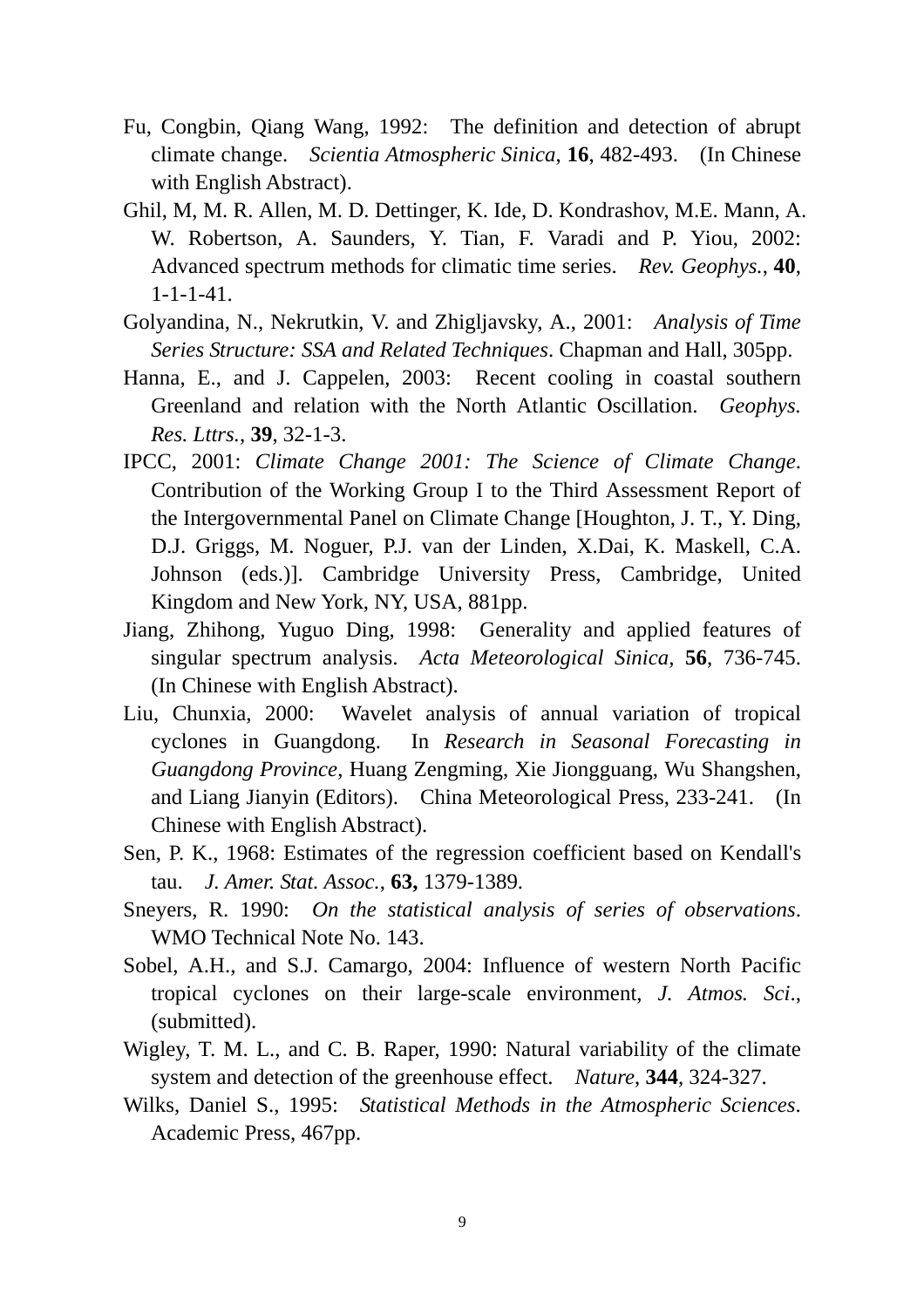Xie Jiongguan, Zhongping Ji, 2000: Singular spectral analysis for tropical cyclones that landed in Guangdong. In *Research in Seasonal Forecasting in Guangdong Province*, Huang Zengming, Xie Jiongguang, Wu Shangshen, and Liang Jianyin (Editors). China Meteorological Press, 261-264. (In Chinese with English Abstract).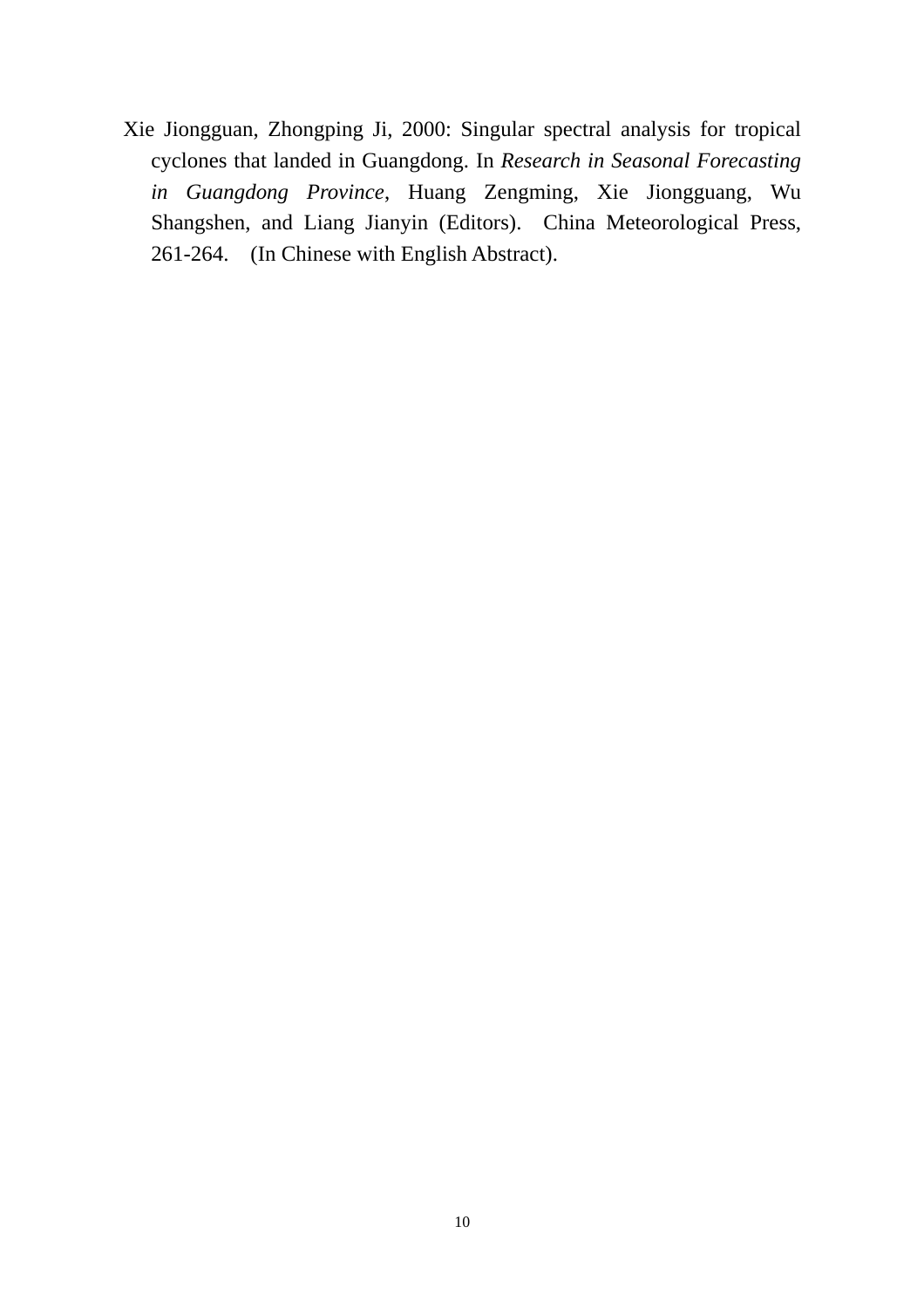

Figure 1. Time series of tropical cyclones and typhoons in the western North Pacific. Interdecadal variations (continuous lines) are obtained by applying a Gaussian filter to remove variations with periodicities that are less than 10 years.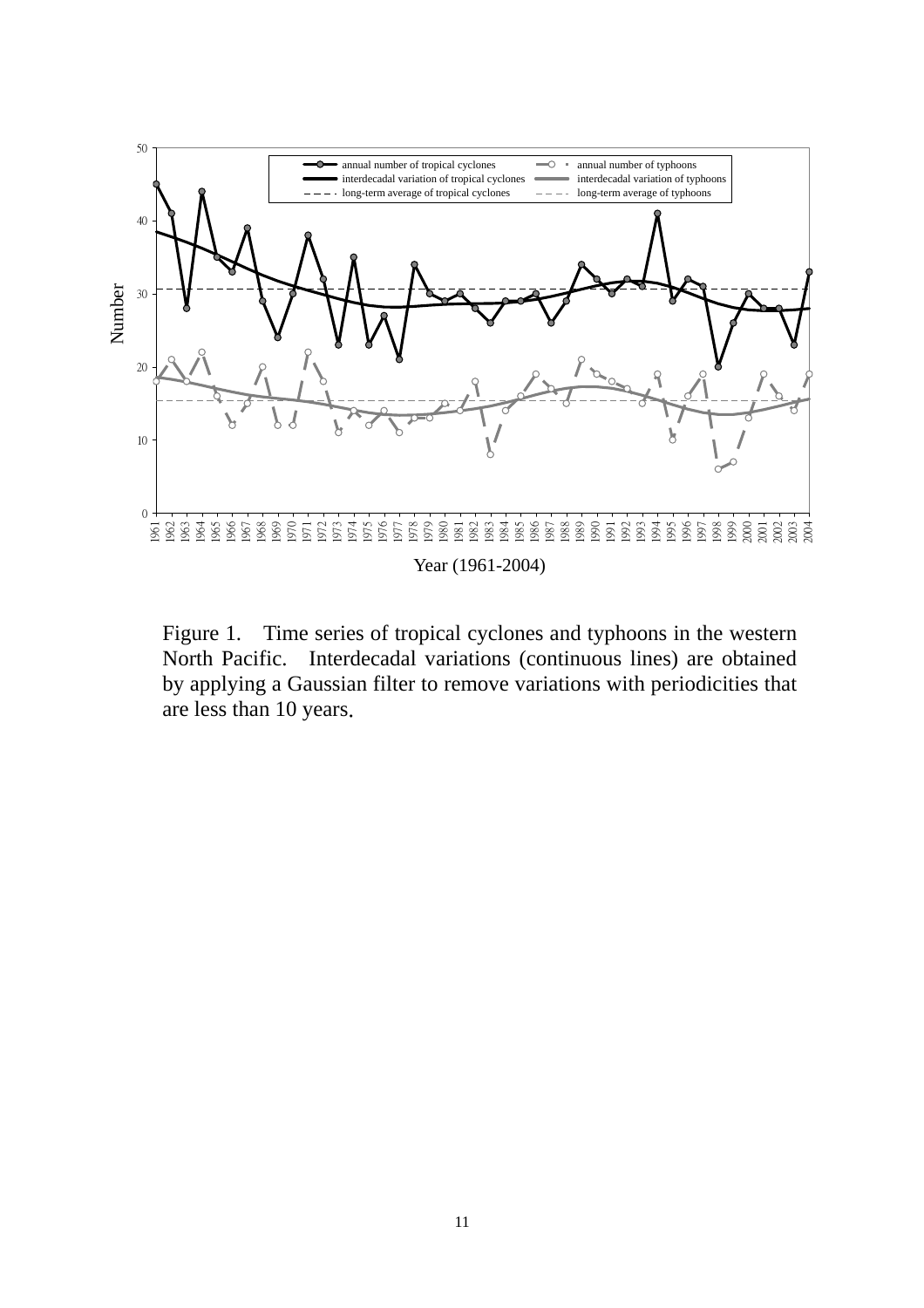

Figure 2. MTM spectrum of the annual number of (a) tropical cyclones and (b) typhoons in the western North Pacific. The 90%, 95% and 99% confidence levels with respect to the red noise spectrum are shown by the dashed lines.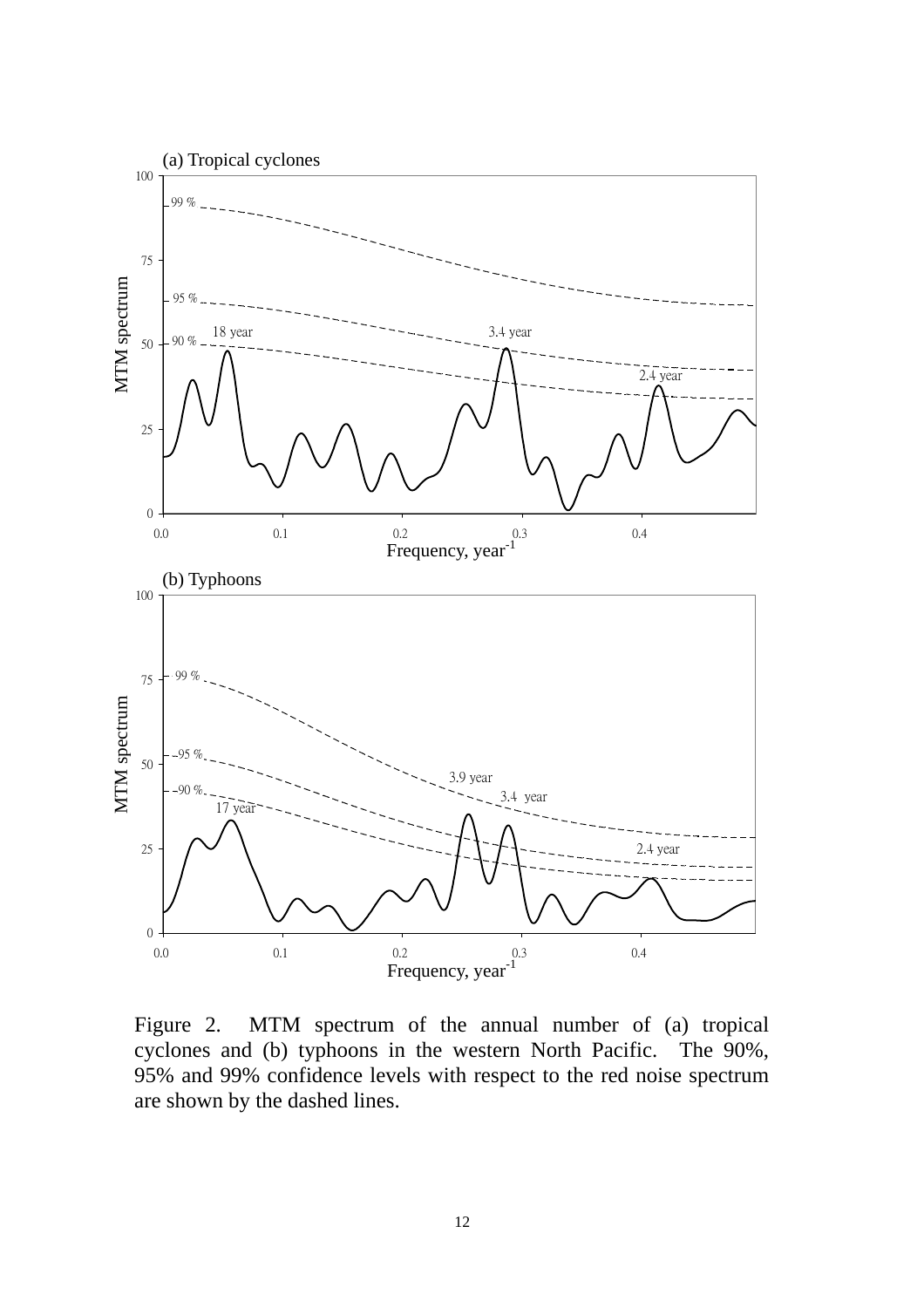

Figure 3. Time series of tropical cyclones and typhoons in the South China Sea. Interdecadal variations (continuous lines) are obtained by applying a Gaussian filter to remove variations with periodicities that are less than 10 years.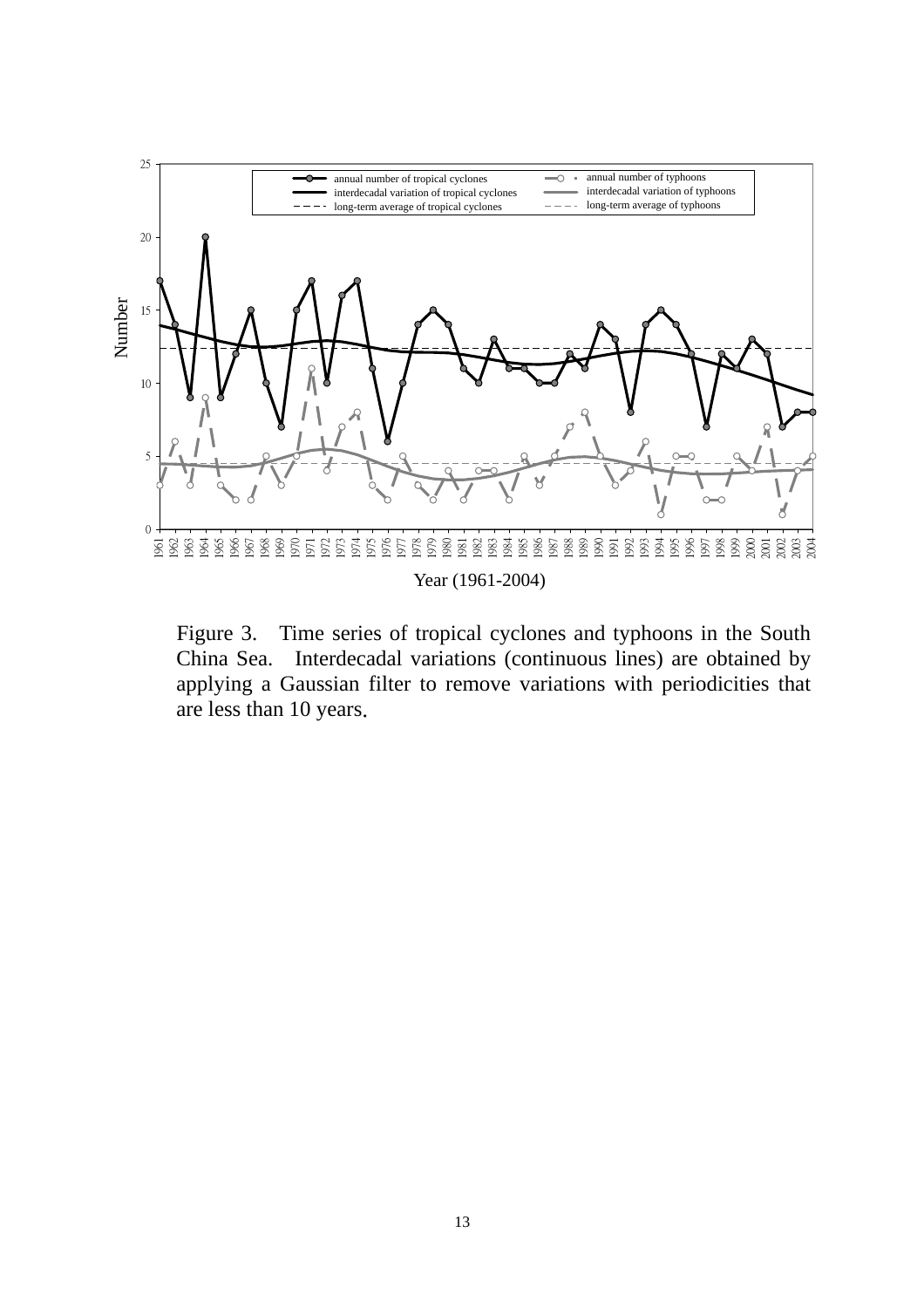

Figure 4. MTM spectrum of the annual number of (a) tropical cyclones and (b) typhoons in the South China Sea. The 90%, 95% and 99% confidence levels with respect to the red noise spectrum are shown by the dashed lines.